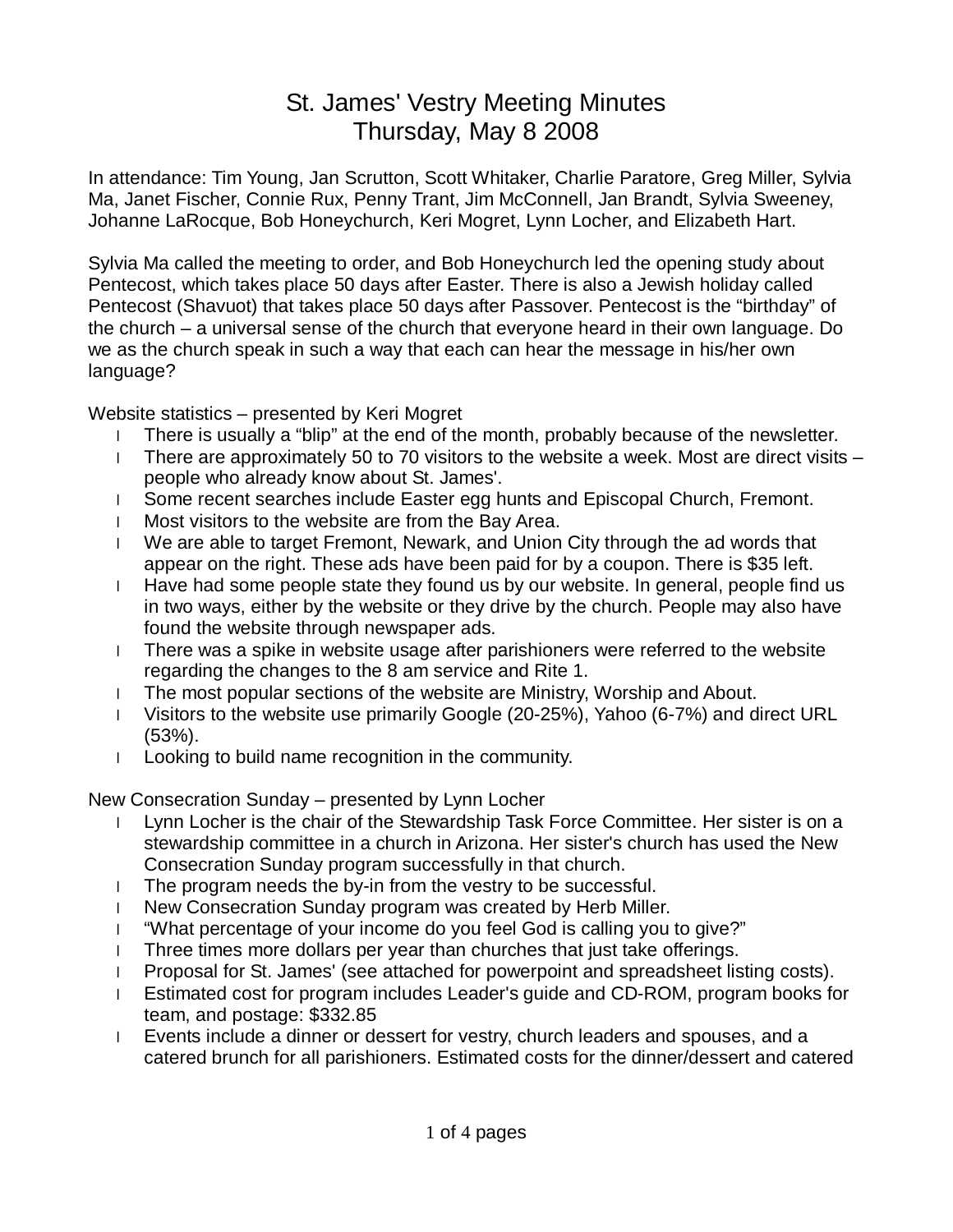brunch range from \$3673.75(brunch in Big Church) to \$7387.25 (brunch in a tent set up in the parking lot, see attached).

- l If the stewardship committee does this program, they would not be able to do the fall roundup. Lynn suggested that the vestry do the fall roundup in that event.
- l Sylvia Sweeney stated that this program is a good way to give a "shot in the arm" to stewardship. She warned against shortcutting the catering end, as it will generate ill will and resentment for those stuck in the kitchen. It should be a grand celebration, a big party thrown for the church.
- l Bob Honeychurch stated that the money spent on the program results in an increase in funding, with benefit in the long run. For example, if we receive a 10% increase in money, only 2% would be used for the celebration.
- l The program works for 2 to 3 years in a row. After that point, the giving usually quits going up, but usually doesn't drop down.
- l Lynn Locher suggested that the vestry needs to discuss this without her present. Does the vestry feel comfortable supporting this program, and spending this kind of money on the program? Lynn requested a decision by the next vestry meeting.

Concerns/Discussion regarding New Consecration Sunday

- l There will be complaints about how much money would be spent. It was noted that if the pledges increase by 20% the complaints would quiet down.
- l There are never any guarantees. Is the whole experience worth it?
- l Focus is on giving back to God's work, not just paying bills.
- l Might bring people back to church who only attend 2 or 3 times a year. The only commitment is to sign up for the brunch.
- I Inviting people to generosity; not inviting them to "pay the bills." "What is God calling you to give" - period.
- l What people can personally do, not just give money.
- l Bob Honeychurch's experience: It is a really re-energizing experience for congregations. It is about being thankful, and thankful for God's blessings in our lives.
- l Sylvia Sweeney's experience: Has seen a 10-15% increase in money, and it was a positive experience that generated positive energy.
- l But, there has to be a firm commitment from the leadership. We will be celebrating who we are – what's wrong with throwing ourselves a party?
- l A tent set up in the parking lot would should that this is special, not just the usual celebration. People who normally gravitate to the kitchen will not be able to do so.
- l A "family reunion" come home to St. James', homecoming Sunday
- l Questions we might get and need answer for (answers could be rolled into announcement period and/or letters):
	- l Percentage of income before or after taxes?
	- l "I give money to other organizations as well" total amount given to all organizations a tithe?
- l Bob Honeychurch asked the vestry if there was general support of the program.
- l Sylvia Ma suggested that Lynn Locher send out the spreadsheet regarding costs, and then allow the vestry some time to consider before supporting the program.
- l Janet Fischer stated she would like to learn more about the program.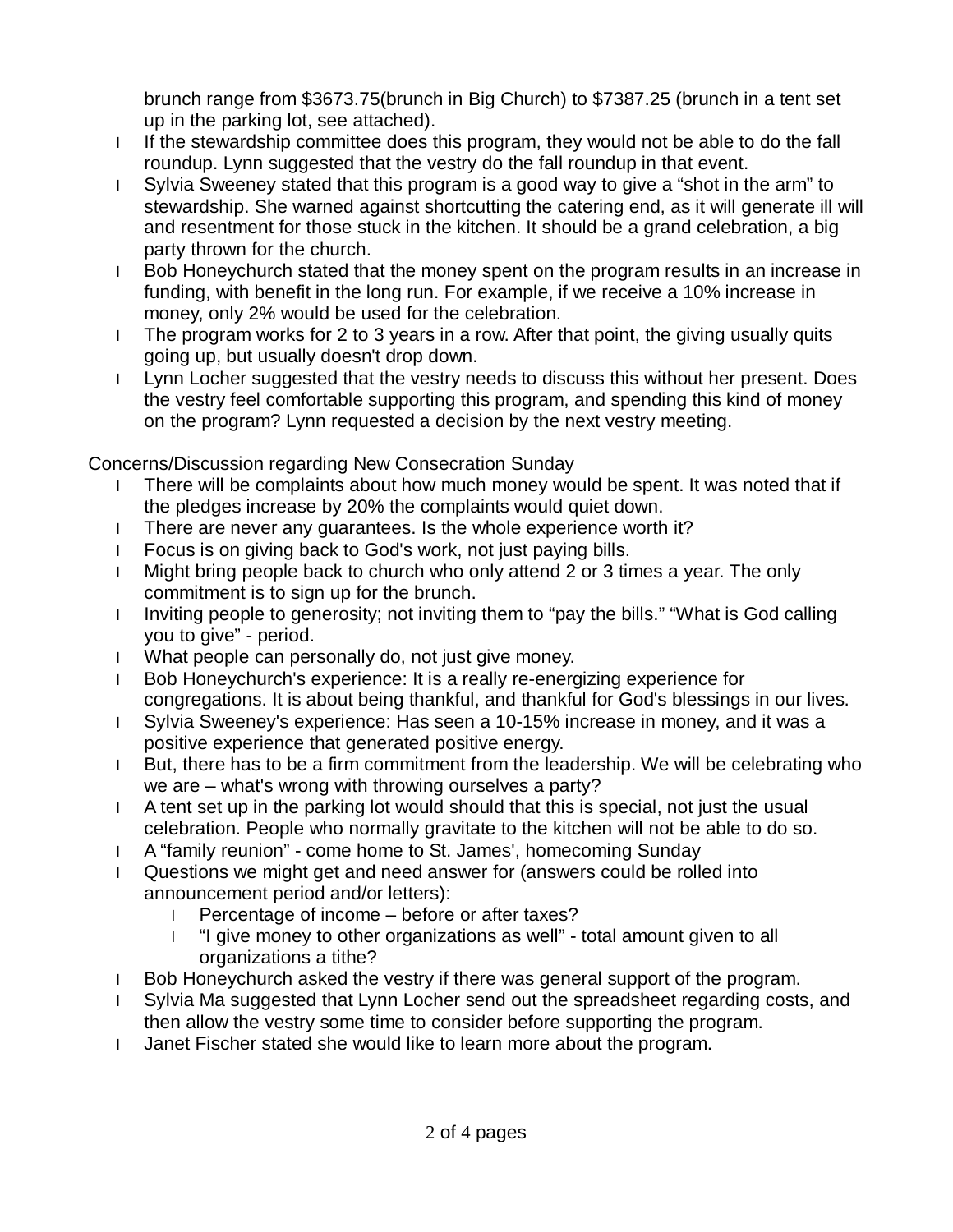l It was decided to continue the discussion via e-mail and come to a decision by Thursday, May 15 on whether to accept New Consecration Sunday in principle so the Stewardship Committee could make plans.

## Other Business

- l Barbara Dabney's son and daughter-in-law's house in San Jose burned down. Barbara's daughter-in-law made the Alleluia banner in the Big Church. A fund has been set up to help the Harris family.
	- l Motion was made to give \$500 from the Special Interest-Outreach Fund to the bank account fund for the Harris family. Moved and seconded. Motion passed.
	- I It was suggested that St. James' could help them do something to earn money as well. For example, the daughter-in-law could be paid to make a quilt that St. James' could raffle off.
- l Donations for the people of Myanmar (Burma).
	- l Motion was made to donate \$250 form Special Interest-Outreach fund to Episcopal Relief and Development for Myanmar. Moved and seconded. Motion passed.
	- l Encourage others to donate. Checks can be written to St. James' with the notation "ERD". That money will be included in the check to Episcopal Relief and Development.

The April 10, 2008 vestry minutes were approved as presented.

## Cluster Reports

- l Lead Team as submitted.
- l Communications and Evangelism as submitted.
- l Parish Life
	- l Appeal for graduates' names
	- l Will be producing our own cards to give graduates
	- l Change from flowers to bookmarks for Father's Day
	- l Considering ice cream social at 10 am.
	- l Appeal to help purchase flowers from Costco for Mother's Day
	- l On Mother's Day, the children's choir will be singing at the 11 am service. Those children will be presenting flowers to their mothers.
- l Facilities
	- l Working on obtaining bids (5 contractors coming next week) for the bathroom renovation and for concrete repair (walkway from the parking lot to the Education Building, as well as other repairs.)
	- l Ralph Locher and Barbara Dabney are looking into the solar project.
	- l The sexton position has been filled by Art Gallardo. His hours are 8:30 to 11:30 Monday through Saturday.
- l Social Ministries and Congregational Care
	- l Not sure how feasible parishioner rides are it depends on how many people participate as drivers.
	- l Possibility of program of visitors to those with limited mobility.
- l Worship and Christian Formation
	- l Disciple Builders are starting their congregational survey for adult education.